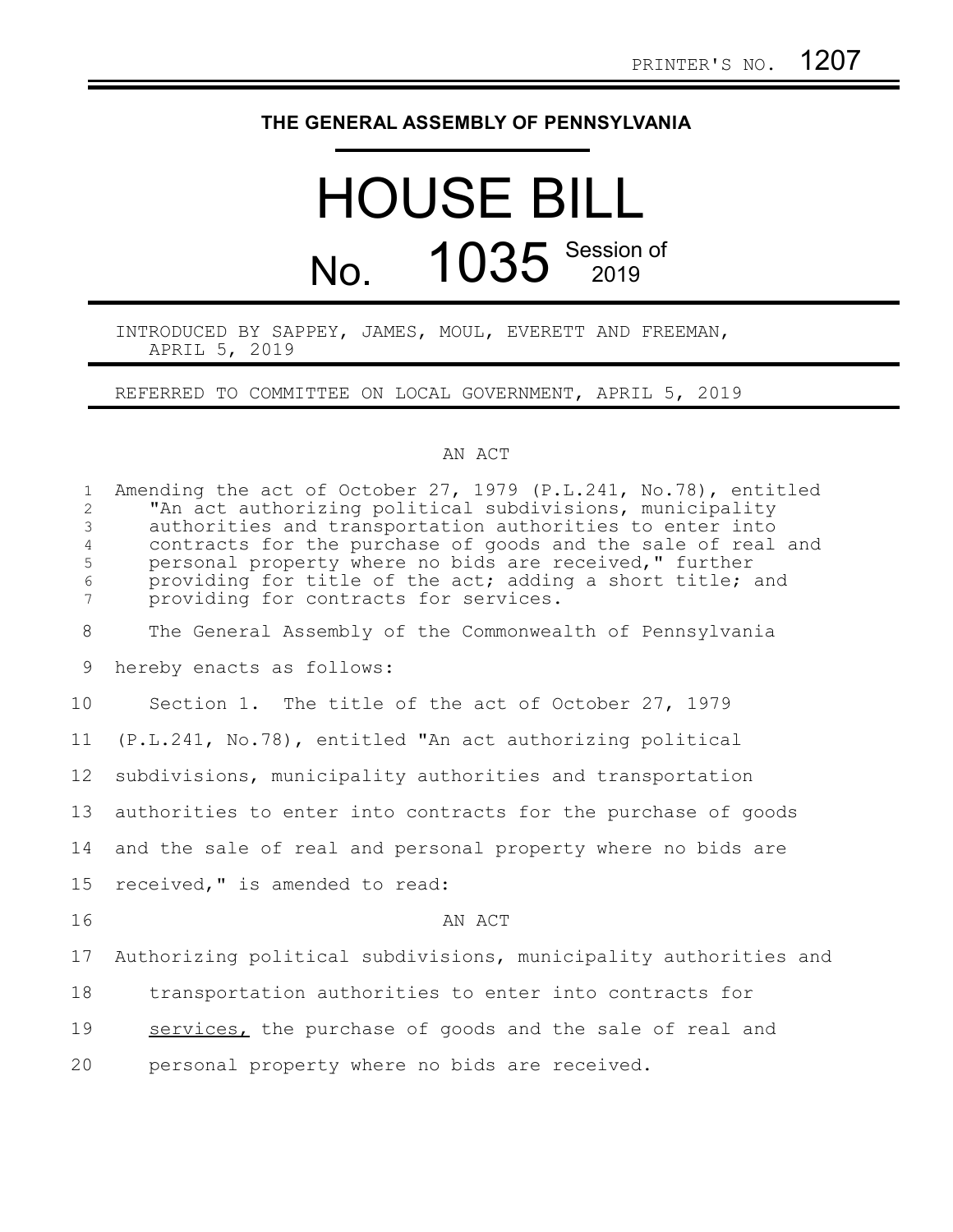| $\mathbf 1$    | Section 2. The act is amended by adding a section to read:         |
|----------------|--------------------------------------------------------------------|
| $\mathbf{2}$   | Section 1. Short title.                                            |
| 3              | This act shall be known and may be cited as the Public             |
| $\overline{4}$ | Contract Bid Nonreceipt Act.                                       |
| 5              | Section 3. Section 1 of the act is renumbered and amended by       |
| 6              | adding subsections to read:                                        |
| 7              | Section [1] 1.1. Nonreceipt of bids.                               |
| 8              | $\star$ $\star$ $\star$                                            |
| 9              | Contracts for services.--When a political subdivision,<br>(C)      |
| 10             | municipality authority or transportation authority is required     |
| 11             | <u>to advertise for bids in order to enter into a contract for</u> |
| 12             | services and no bids are received, the political subdivision,      |
| 13             | municipality authority or transportation authority may proceed     |
| 14             | as follows:                                                        |
| 15             | The political subdivision, municipality authority or<br>(1)        |
| 16             | transportation authority may advertise for bids a second           |
| 17             | time.                                                              |
| 18             | (2) If no bids are received within 15 days of the second           |
| 19             | advertisement, the political subdivision, municipality             |
| 20             | authority or transportation authority may initiate                 |
| 21             | negotiations for a contract to obtain the services previously      |
| 22             | advertised, with any provider not otherwise disqualified by        |
| 23             | law or an enactment or policy of the governing body.               |
| 24             | (3) Prior to executing the contract, the political                 |
| 25             | subdivision, municipality authority or transportation              |
| 26             | authority, at a regular or special meeting of its governing        |
| 27             | body, must publicly announce the identity of the parties, the      |
| 28             | proposed contract price and a summary of the other terms and       |
| 29             | <u>conditions relating to any proposed contract in order to</u>    |
| 30             | demonstrate that the services to be procured are consistent        |
|                | 20190HB1035PN1207<br>$-2 -$                                        |